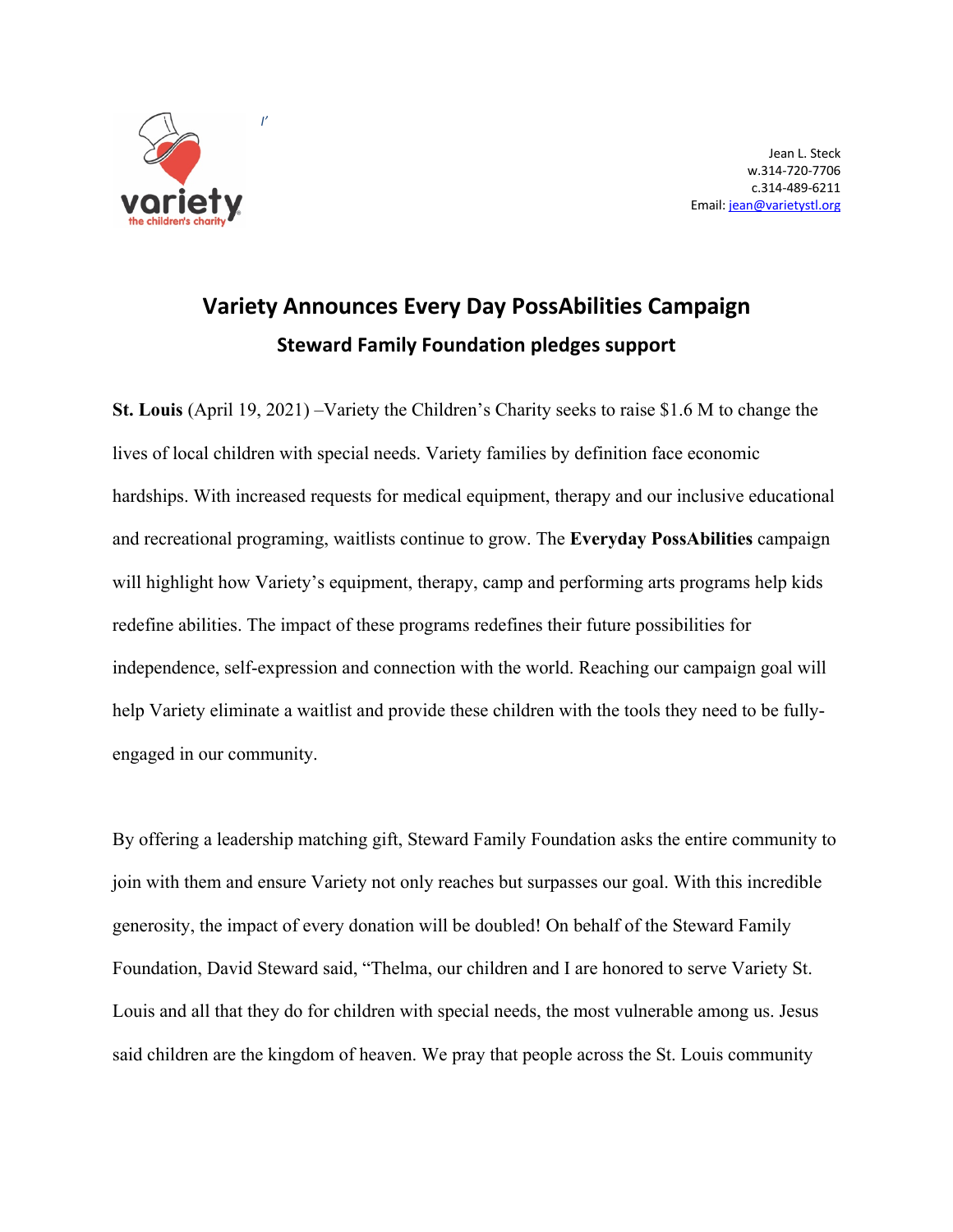will join us in our efforts to support Variety's outstanding programs that change the lives of so many children."

**Every Day PossAbilities Campaign** will feature four stories highlighting the everyday abilities Variety's programs provide: Jada's power wheelchair giving her the ability to Take a Stand; Lars's therapy allowing him to Take the First Step; Ava and Ashlyn meeting at Adventure Camp and Making a Lifelong Friend; and IV's principal role in Variety Theatre which taught him how to Raise His Voice.

"Variety the Children's Charity of St Louis believes that engaging in the everyday activities that most kids take for granted is important for all children. Granting a piece of medical equipment is much more than the equipment itself, it unlocks the ability to join in or participate ," says Larry Otto, Board Chair. "Variety makes gifts of medical equipment and provides therapies and innovative programs that give kids more possibilities every single day."

## **About Variety the Children's Charity of St Louis**

Variety helps create a world where abilities are redefined. Opportunities are reimagined for kids with special needs. To make this a reality, Variety empowers children with physical and developmental disabilities by giving access to critical medical equipment and therapies, along with innovative Camp and Performing Arts programs. Equipment and experiences create opportunities for recreation, socialization, and artistic expression. Children gain or maintain independence, boost socialization among their friends and family, demonstrate belief in